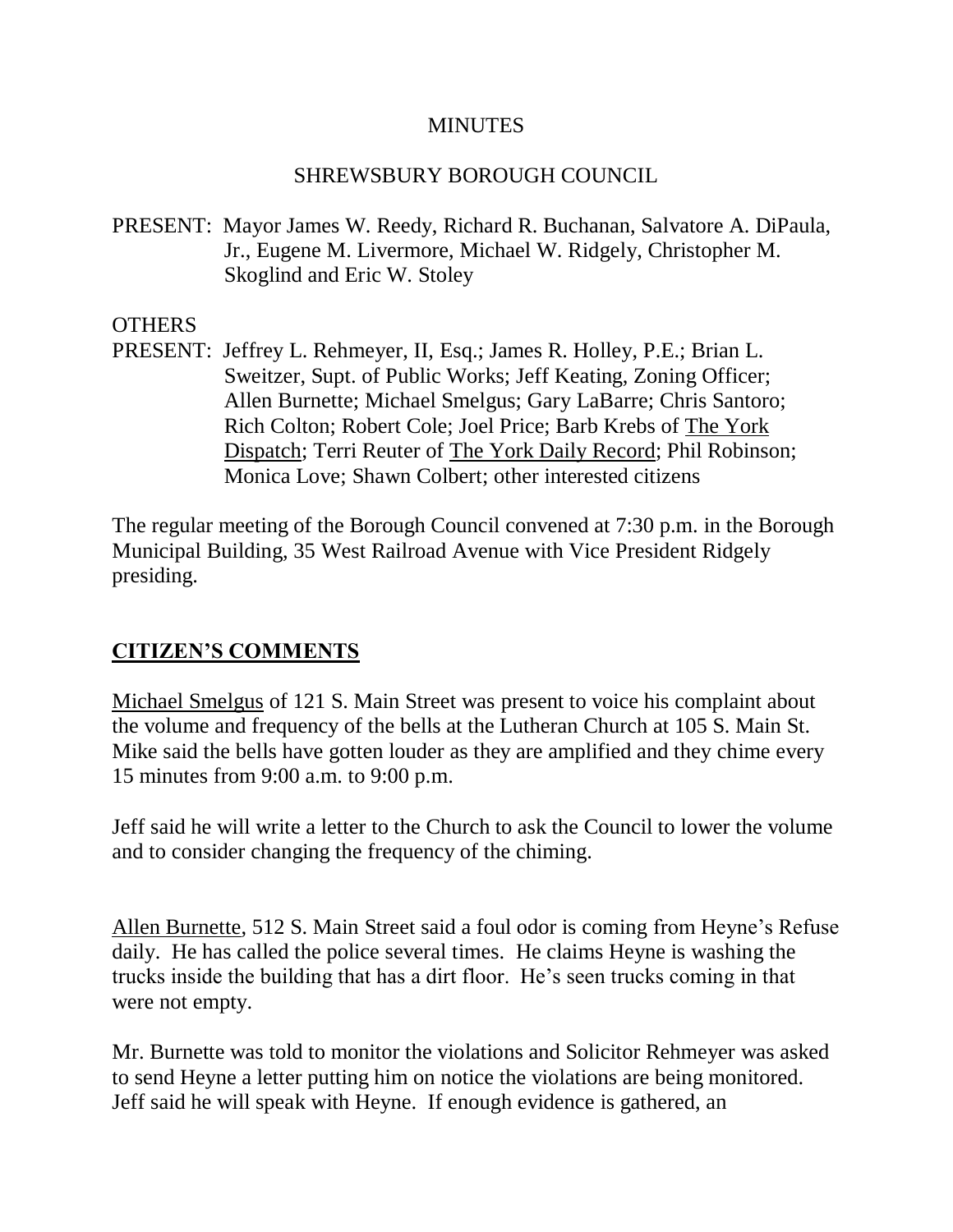enforcement notice will be filed this time. Last year we gave notice but did not follow through with the actual enforcement.

We will possibly have a soil sample taken of the dirt floor.

Rich Colton, realtor, representing Walter and Debbie Jones who would like to operate a motorcycle repair shop at the former Anderson Feed Store at 423 S. Main Street. Mr. Colton asked advice if they should proceed with a special exception or ask for a rezoning to Commercial.

He was told Council would not give advice, but a special exception application would be easier to obtain.

Gary LaBarre stated the new tower site is completed. He would like to hang a plaque in the municipal building thanking the donors of goods, time and materials. They plan to have an open house in October.

Chris Santoro of the fire department gave a brief report.

## **APPROVAL OF MINUTES**

- E. Stoley moved to approve the minutes of the August 9 meeting.
- S. DiPaula seconded. The motion carried with all in favor.

## **APPROVAL OF EXPENDITURES AND REPORT OF ACCOUNTS**

E. Stoley moved to approve the expenditures and report of accounts for August. E. Livermore seconded. The motion carried with all in favor.

## **BILLS**

- DF Martin  $& Co.$  for audit of library books  $$850.00$
- Barton Associates maintenance building addition \$2,502.50
- Murphy & Dittenhafer municipal building renovation \$2,771.40
- York County Planning Commission map preparation and printing related to the Southern York County Reg. Comp. Plan \$1,000.00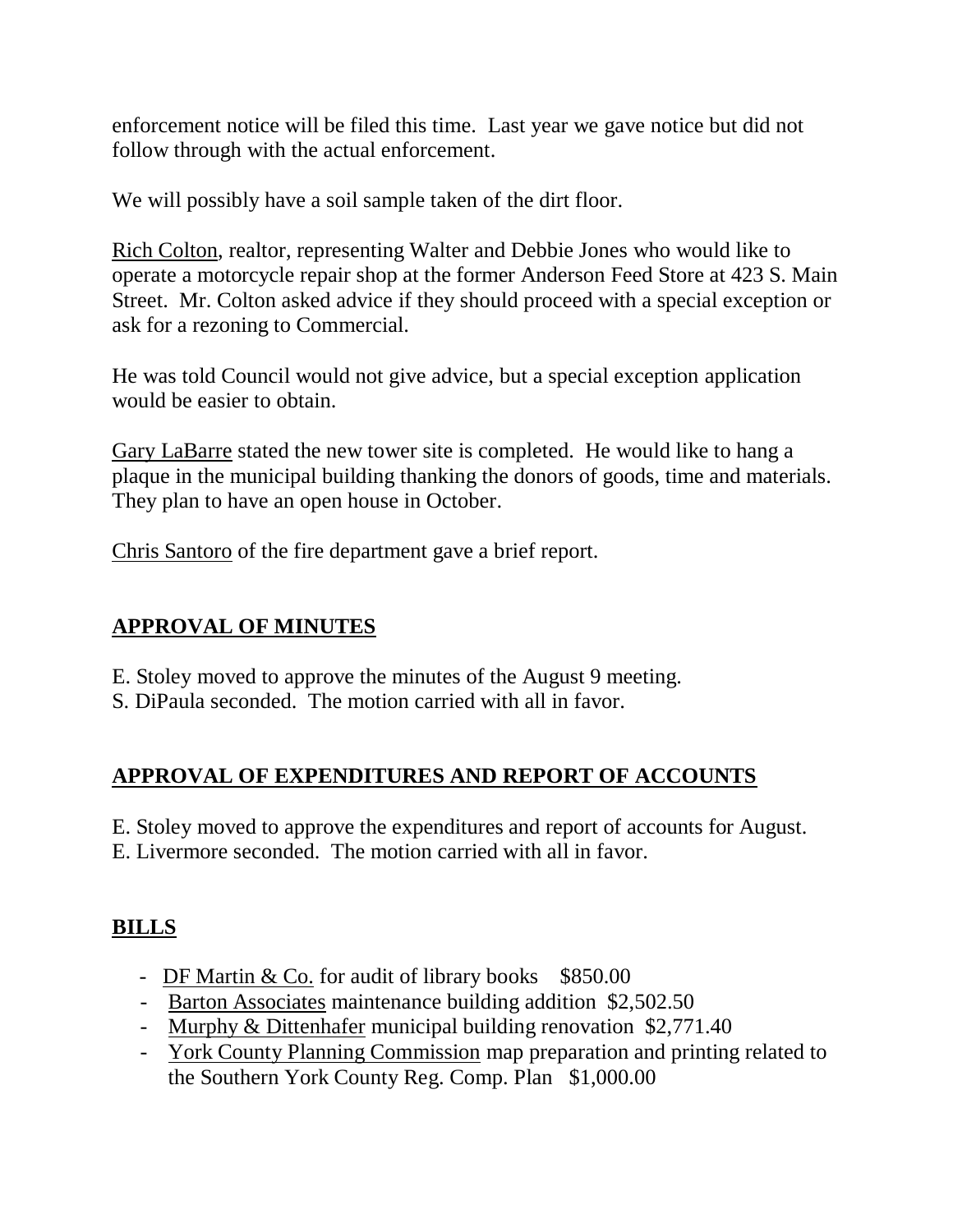- James R. Holley & Assoc. streets 2000 \$37.28; general engineering \$1,337.63; reservoir rehabilitation \$1,014.93; emergency generator \$46.50; authority meeting \$105.53; design of north end pump station \$231.48; wellhead protection \$422.10
- Velda Nickell bookkeeping services for August \$300.00
- E. Stoley moved to approve the above invoices.
- E. Livermore seconded. The motion carried with all in favor.

# **SUBDIVISION AND LAND DEVELOPMENT BUSINESS**

## Shrewsbury Courtyards and Richard and Pearl Orwig Subdivision plan #2000-3

The plan subdivides a back portion of the lot owned by Richard and Pearl Orwig of 53 E. Tolna Rd. and the parcel to the west at 47 E. Tolna Rd. owned by Shrewsbury Courtyards and adds these portions to the existing Shrewsbury Courtyards property. These back parcels were rezoned earlier in the year to Residential. Eng. Holley stated the plans have been revised to reflect his comments and those of the York County Planning Commission.

- E. Stoley moved to approve the final subdivision plan.
- R. Buchanan and S. DiPaula seconded. The motion carried with all in favor.

# Covington Ridge Final Subdivision Plan for Phase  $I - 37$  lots

The primary access into the development will be off Valley Road with the secondary access being Cassidy Way. Three temporary cul-de-sacs were shown and it was discussed these will not be plowed after the streets are adopted. The purchaser of lot 48 should be notified especially. Sidewalks were discussed. The Planning Commission voted to recommend a waiver be given not requiring sidewalks since no other development, other than parts of Main Street, has sidewalks. E. Livermore and E. Stoley felt sidewalks should be installed. Phil Robinson argued that given the slope, the amount of frontage and the sidewalks would not lead any place that he felt they were not feasible.

C. Skoglind moved to approve a waiver to not require sidewalks not be installed. R. Buchanan seconded. A roll call vote was taken. An aye vote is a vote in favor of the waiver not requiring sidewalks.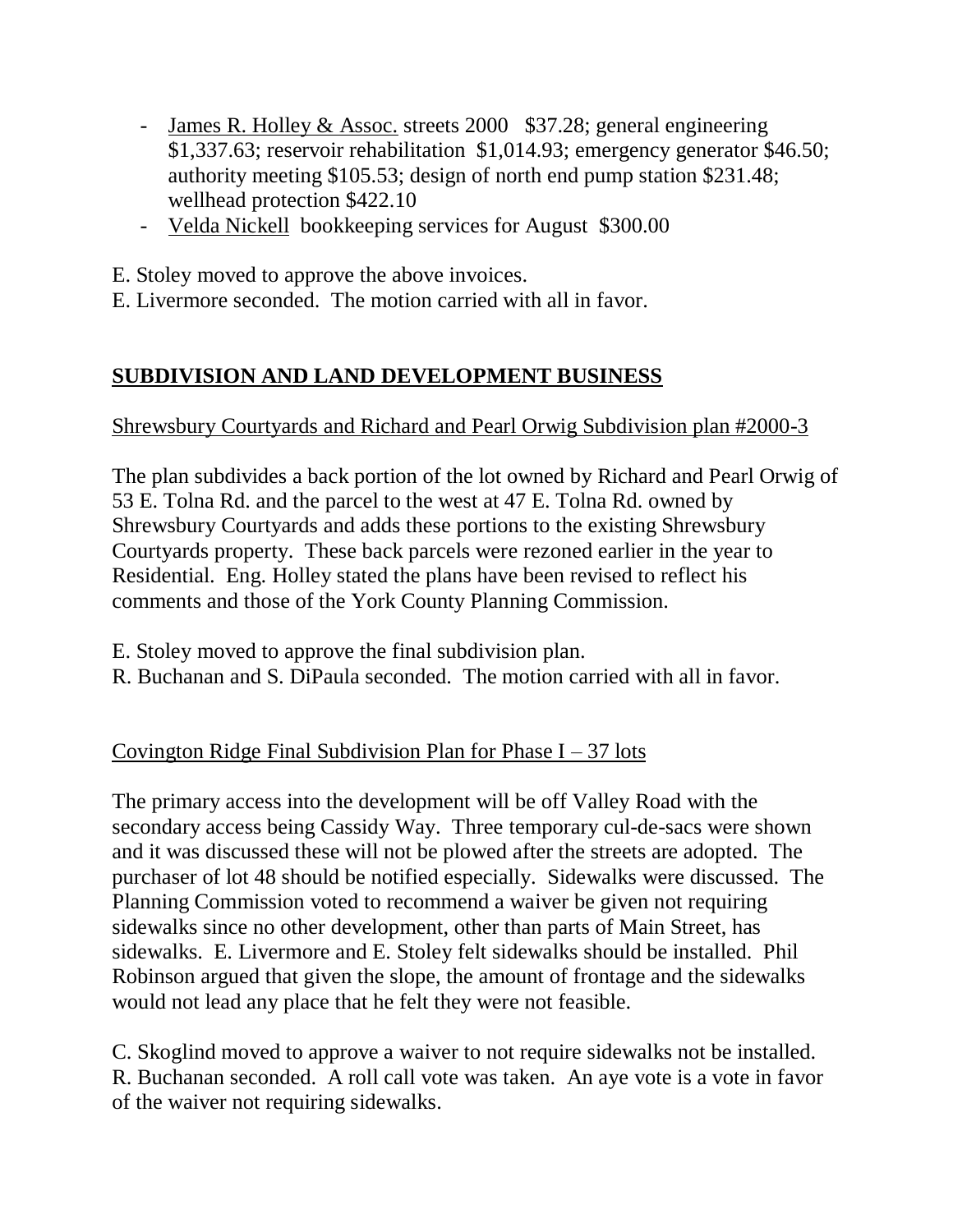| <b>Buchanan</b> | aye |
|-----------------|-----|
| DiPaula         | aye |
| Livermore       | no  |
| Ridgely         | aye |
| Skoglind        | aye |
| Stoley          | no  |

One large sewer pump station will be installed with a stand-by generator. The Borough is sharing the cost, at about \$75,000 each. The funds generated from the water capital improvement fees will be put toward developing a well already in existence.

R. Buchanan moved to approve the final subdivision plan contingent on the following conditions: DEP planning module approval; soil erosion and sedimentation control plan approval; execution of a developer's agreement stipulating the sharing of costs relating to sewer and water facilities; correction of plans as noted by Eng. Holley; payment of water, sewer and recreation fees or satisfactory guarantee so fees can be paid at the time of the building permit application; post financial guarantee for the improvements proposed in Phase I or completion of the improvements prior to plan approval.

S. DiPaula seconded. A roll call vote was taken. An aye vote agrees with approval of the final plan with the conditions set forth:

| aye            |
|----------------|
| aye            |
| no             |
| aye            |
| aye            |
| n <sub>O</sub> |
|                |

Zoning Officer

Jeff presented his report for August.

Mrs. Winter of 311 West Forrest Avenue wants a letter from Council stating why the trailer parked in her neighbor's driveway in excess of three days cannot be enforced.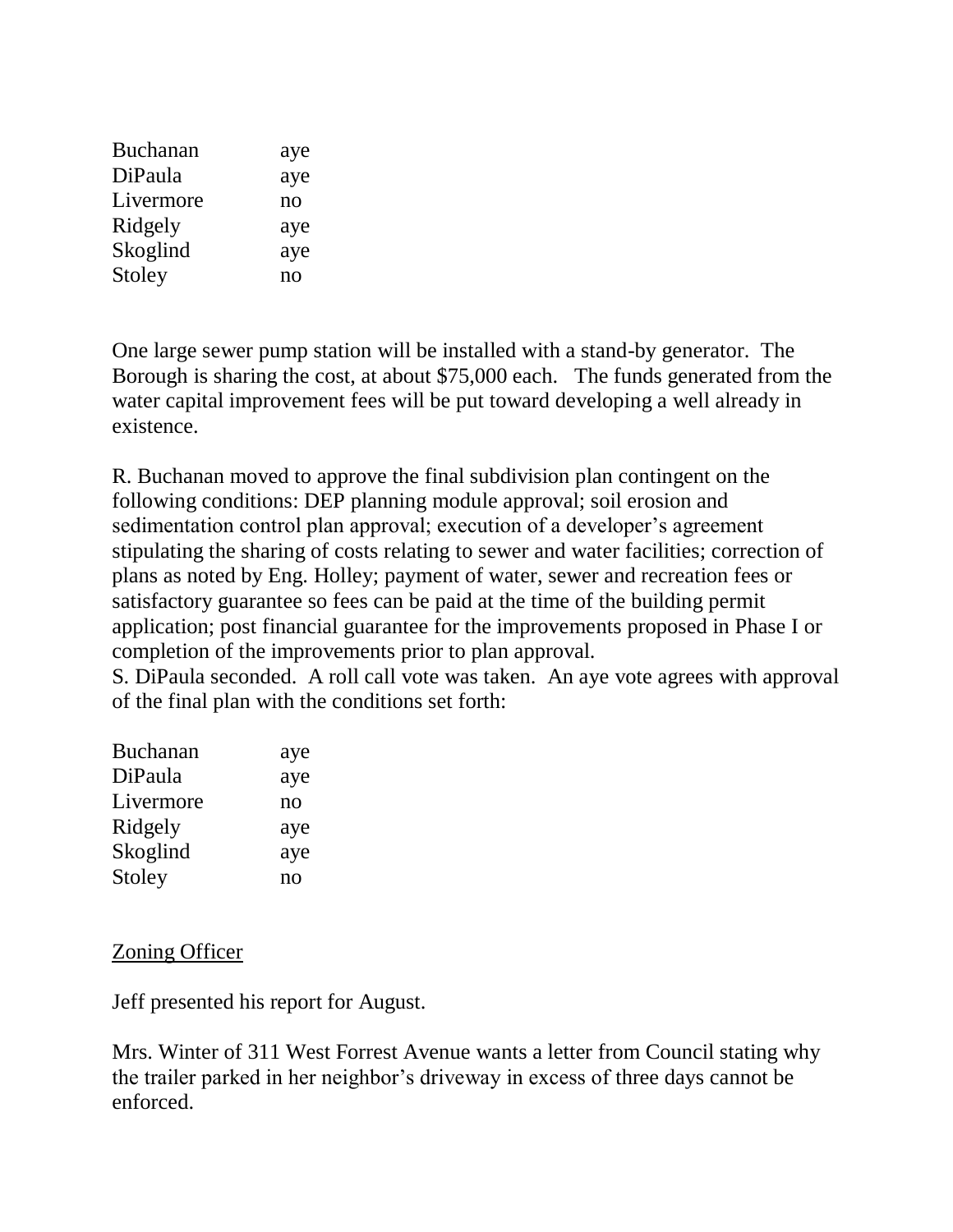Jeff will draft a letter.

By the time we file charges and a hearing date is set (the violator has 30 days to comply) the trailer is gone. Mrs. Winter was previously advised to have her development form a homeowner's association.

## **Public Lands, Building & Finance** – Michael W. Ridgely

## G.S. Communications Sale to Adelphia

Bob Cole of G.S. Communications and Joel Price of Adelphia were present to discuss the transfer of the existing franchise with G.S. Communications to Adelphia. The transfer does not open the franchise up for negotiation. G.S. Communications said it plans to switch over the internet and digital services within the next 60 days. Adelphia would plan to continue that service. The list of concerns prepared by E. Stoley were reviewed with Mr. Cole and Mr. Price. Mr. Price stated their level of insurance is higher than we had suggested and Eric wanted the Borough to be named as an named insured with a waiver of subrogation.

E. Stoley moved to authorize the signing of the resolution agreeing to the transfer of the franchise to Adelphia Communications.

R. Buchanan seconded. The motion carried with all in favor.

### Garage Renovation Bids

The lowest bid was \$185,430 and the highest was \$243,070. The cost came to \$106.00 per square foot. It was discussed to table this until next month. We will think about our long-term plans as far as expanding the garage or putting that money toward purchasing land to build a larger facility.

- R. Buchanan moved to table the bid results until next month.
- E. Stoley seconded. The motion carried with all in favor.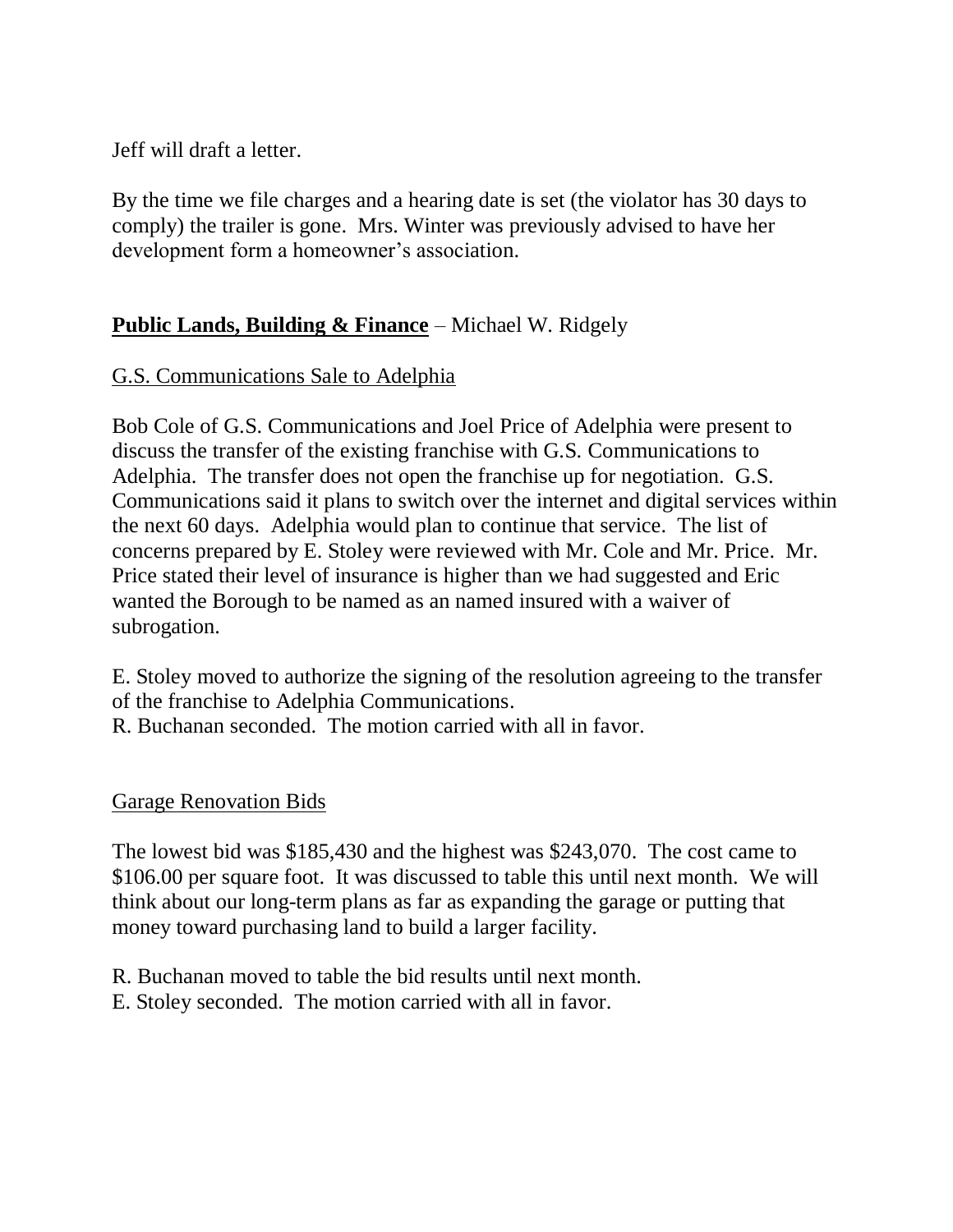### Budget Meetings

Council will meet on October 18, November 1 and 15 and December 6.

### Phone System

The phone system has quit working. Quotes for a new system are being obtained and we will hold off until the renovations to have the new system installed. Temporary service will be put in place.

E. Stoley moved to authorize the Secretary to have the phone lines repaired to get them in working order.

C. Skoglind seconded. The motion carried with all in favor.

### Generator

The cost to enclose the generator will be \$20,000. It will not be covered.

### Public Roads and Lighting – Christopher M. Skoglind

### Street Light Plan for Covington Ridge

Eng. Holley presented the plan showing the proposed street lights. The lights should be in place before the home is occupied. The lights were placed about 200 feet apart.

### Kreeger Alley

There is a tree that overhangs the alley that makes snow plowing difficult.

Letters will be given to property owners whose trees overhang the street lower than 14 feet.

### Street Light at Plank Road and Northbrook Lane

The property owner on this corner said the recently installed pole light shines in their windows at night.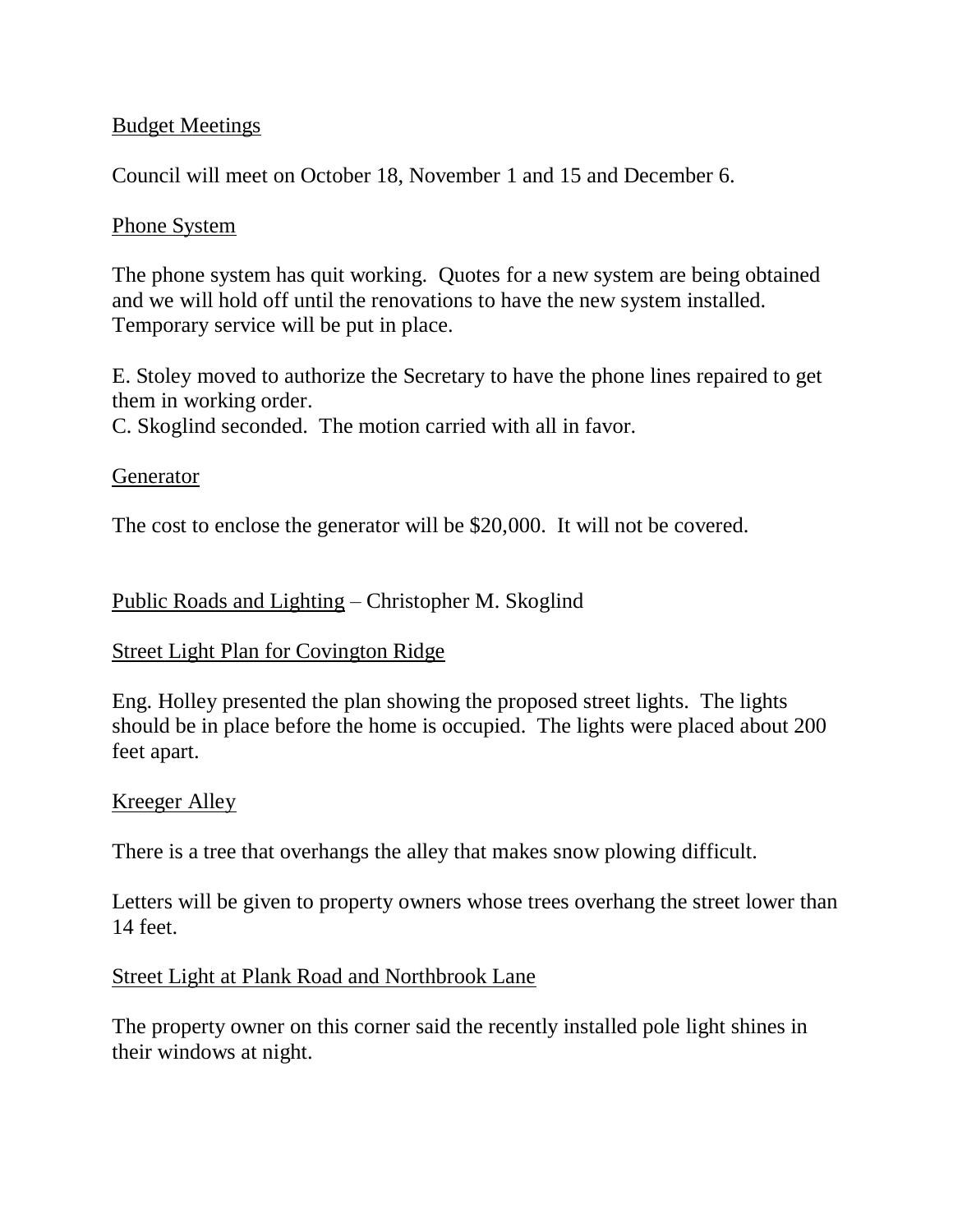A letter will be sent to GPU asking them if a shield could be placed on the homeowner's side of the light.

### Storm Drain on North Main Street

There is a storm drain near the miniature golf course that is way below grade.

### Light at Main St. and Forrest Ave.

E. Livermore stated motorists get stuck in the intersection when trying to make a southbound left turn on Main Street to go east. After the green arrow ends, they can still turn left on a green light.

Jim said he will call PADOT and ask if the timing could be adjusted.

## **Water and Sewer** – Richard R. Buchanan

### Reservoir Rehabilitation

The two concrete reservoirs have been drained and the painters have begun work. The oldest reservoir needs extensive concrete repair and the west one is in very good shape. We are going to replace the ladder rungs to enter the tanks, fence the entire reservoir complex, replace the access hatches, lower the embankments where roots are entering and replace three valves. The water system is operating off of the two standpipes on the north end of town.

### Wellhead Protection

The next meeting is Thursday, September 21 at 1 p.m.

## **Engineer's Report**

Items were previously discussed.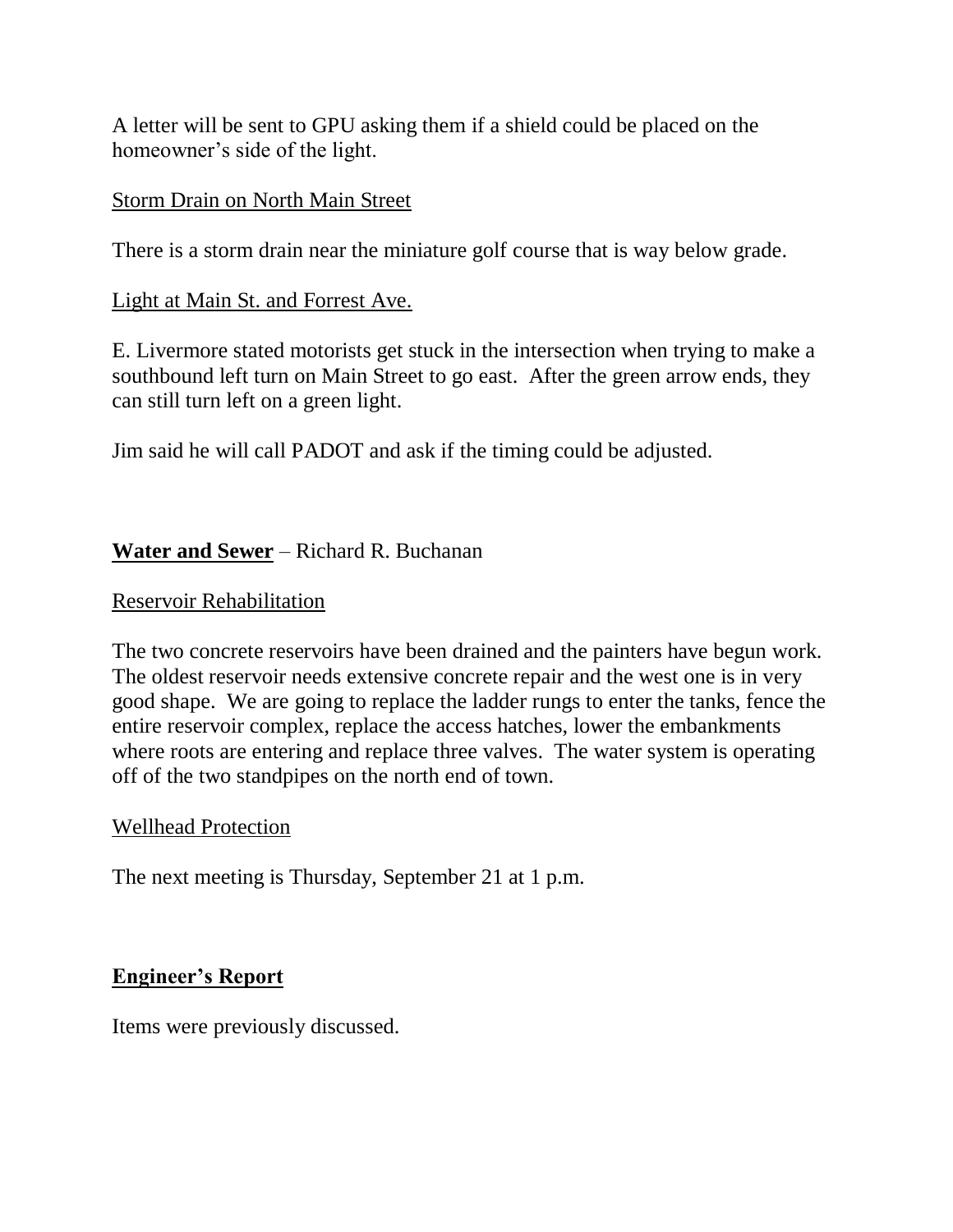### **Solicitor's Report**

### Fred Knott

Sol. Rehmeyer initiated the process with the Sheriff's Office. Service needs to be made on the third property owner.

#### Vega Property 104 Westview Dr.

The mortgage company paid the previous mowing charge. The grass needs to be cut again. Jeff will fax the mortgage company a letter stating if they do not mow by a certain date that we will mow and then lien the property if they do not pay.

#### Myers Property 33 South Main St.

A lien was placed against this property for our mowing costs. The home is vacant and the water is turned off.

#### Unimart Sign

An application to the zoning hearing board has not yet been filed. Jeff will file charges at the district magistrate's office.

#### Case and Keg

Vito Grippo's attorney has requested a form for an appeal to the zoning hearing board.

#### Jake Brakes (compression or engine brakes)

Sol. Rehmeyer has spoken with Chief Childs about enforcement. Chief said the department can enforce an ordinance provided a PADOT study is performed. Jeff will write to PADOT to have a study done on Northbrook Lane, Main Street, Plank Road, Forrest Avenue and Mt. Airy Road.

An executive session was called at 10:35 p.m. to discuss possible litigation. The meeting was resumed at 10:50 p.m.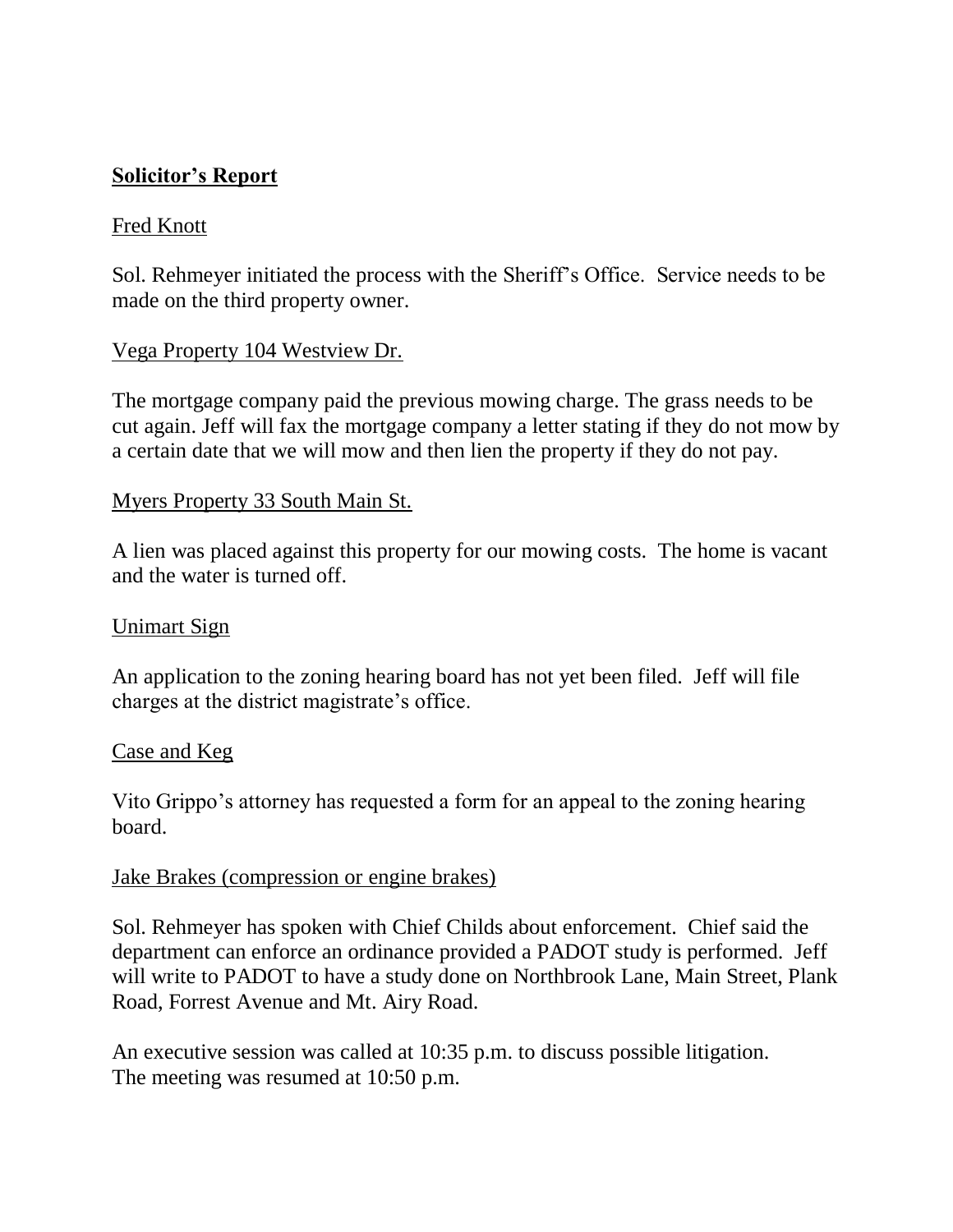### **Public Safety, Welfare and Personnel** – Salvatore A. DiPaula, Jr.

Personnel meetings were held and water and sewer billing was discussed. The Secretary obtained prices and this will be discussed during budget meetings. It appears payback will be in five years.

Secretary's Report – Cindy L. Bosley

### Pension MMO

The Minimum Municipal Obligation for the pension fund for 2001 is \$20,771 which must be budgeted.

### Extra Leaf Pickup

Beginning with the October 3 pickup residents can place out two extra bags for leaves only.

### Tree Lighting Ceremony

The ceremony will be Sunday, December 3 at 6 p.m.

### Quarterly Borough's Assn. Meeting

The quarterly meeting will be September 28 in Hallam.

## **York Area Earned Income Tax Bureau**

### **Recreation Board/Regional Recreation Board –** Eric W. Stoley

#### Shrewsbury Township

The Township voted to rejoin the regional recreation board the fourth quarter of this year. The Intergovernmental Agreement for the Cooperative Operation of a Recreation Board needs to be resigned.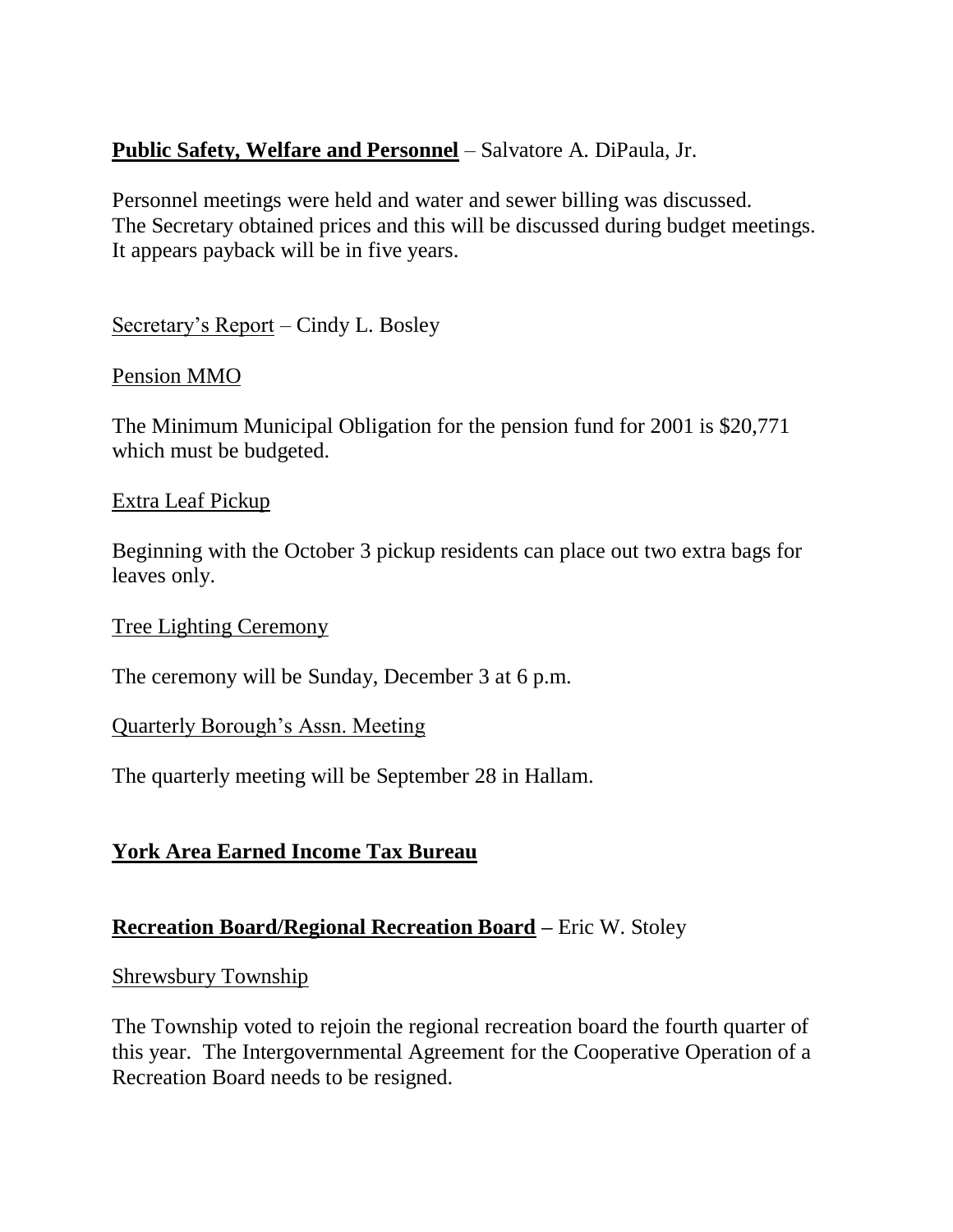R. Buchanan moved to approve the resigning of the Agreement. E. Livermore seconded. The motion carried with all in favor.

#### Second Workshop

The second workshop was held on August 29.

### Budget

Eric gave the budget to Michael.

## **Planning Commission/Regional Planning Commission**

Wawa

Wawa's land development/grading plan was tabled at last month's Planning Commission meeting.

Vacancy on Planning Commission

Russ Kramer resigned from his position because of his increased traveling.

An ad will be placed on the cable channel.

### Exit One

A meeting will be held on October 3. Joyce Easton is the PADOT liaison

### School Impact Fees

The school district approved the concept.

E. Stoley resolved that the Borough supports the school district's decision. R. Buchanan seconded. The motion carried with all in favor.

## **Southern Regional Police**

Buck highlighted the report for August. The two officers graduated from training. The budget is nearly completed and Buck and the Department will host a meeting